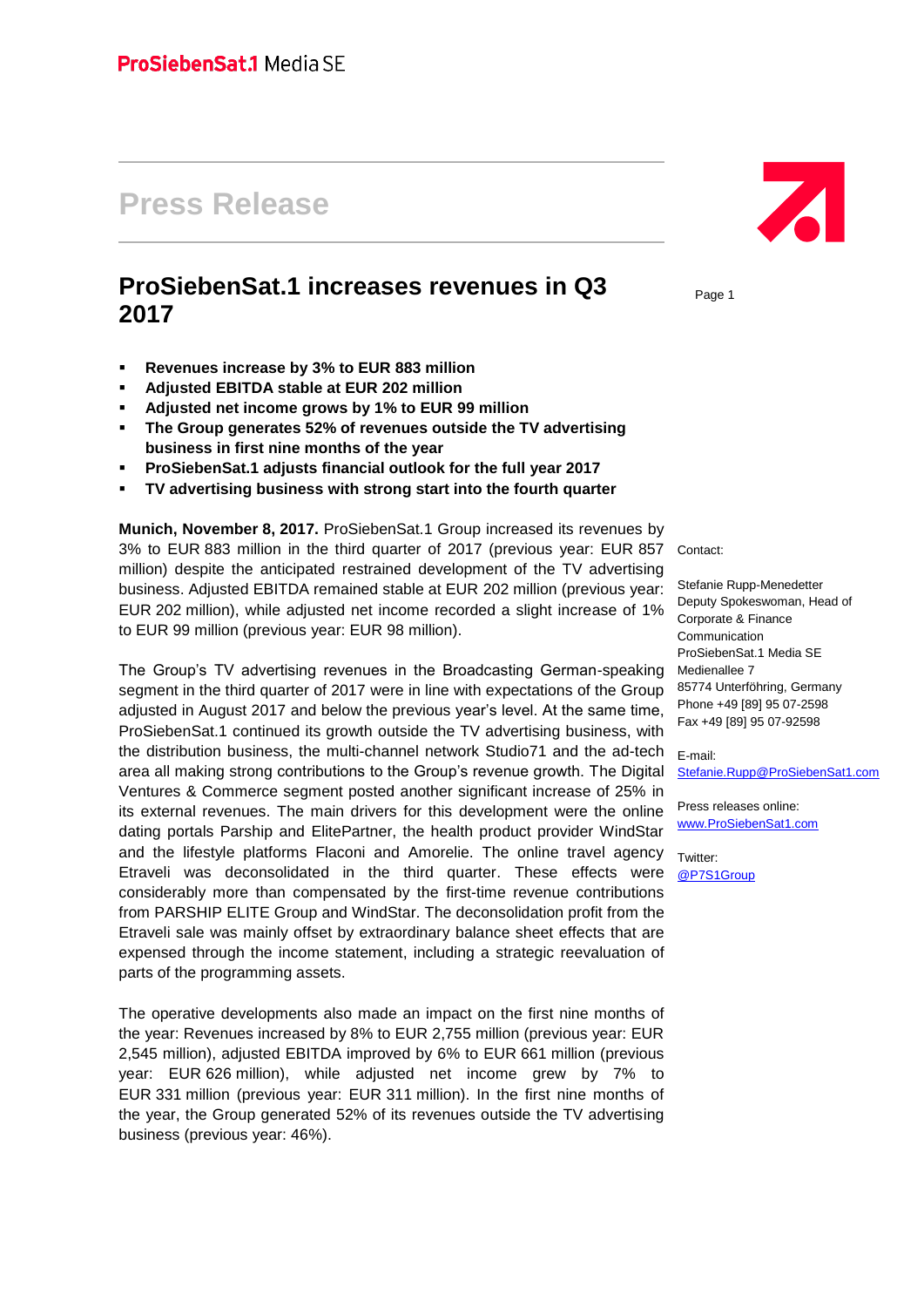

**Thomas Ebeling, CEO of ProSiebenSat.1 Media SE:** "We have consistently enge 2 of 5 diversified our business over the recent years: With its dynamic growth, our commerce business now contributes significantly to our earnings. We want to continue this successful strategy and thus base our Group structure on three strong pillars."

Recently, ProSiebenSat.1 has further strengthened the Group's portfolio with strategic acquisitions: The Company has closed the majority acquisition of Jochen Schweizer GmbH, a leading provider of experience gifts, and has acquired a majority interest in the successful US film distributor Gravitas Ventures. ProSiebenSat.1 is also continuing its investments in the growth areas of data and addressable TV: Thanks to a data cooperation with the Retail Media Group, whose retail partner network includes Media Markt, Saturn, Metro and Thalia, the Company offers customers new advertising products with an even greater target group focus. In addition, ProSiebenSat.1 has expanded its targeting options in the addressable TV business and is also planning to adjust advertising spots next year individually based on TV and commerce data.

#### **ProSiebenSat.1 adjusts financial outlook for the full year 2017**

In the first six weeks of the fourth quarter 2017, the Group's TV advertising business developed positively as expected and has grown by a mid-single digit percentage compared to the previous year. An overall statement regarding the TV advertising business in the fourth quarter will however only be possible after the end of the month of December which shows strong comparable figures versus the previous year for ProSiebenSat.1.

The Content Production & Global Sales segment is expected to record a double-digit percentage decrease in revenues in the fourth quarter compared to the previous year's period. Main reasons for this development are strong comparison figures as well as shifts of some productions to the next year. Furthermore, the structural challenges for parts of the Digital Entertainment segment are continuing. In combination with a planned increase in programming costs in the Broadcasting German-speaking segment in the fourth quarter, ProSiebenSat.1 currently expects that both adjusted EBITDA (Q4 2016: EUR 392 million) and adjusted net income (Q4 2016: EUR 226 million) for the Group will be below the respective previous year's figure in the fourth quarter.

Therefore, ProSiebenSat.1 adjusts its financial outlook for the full year 2017 and now anticipates Group revenues to grow by a mid-single digit percentage range (2016: EUR 3,799 million). Previously, ProSiebenSat.1 expected an increase at least at a high-single digit percentage. Besides the expected revenue development in the fourth quarter 2017, this adjustment reflects the respective slight decrease in revenues in the Broadcasting German-speaking and Digital Entertainment segments in the first nine months as well as the deconsolidation effects from the disposal of Etraveli.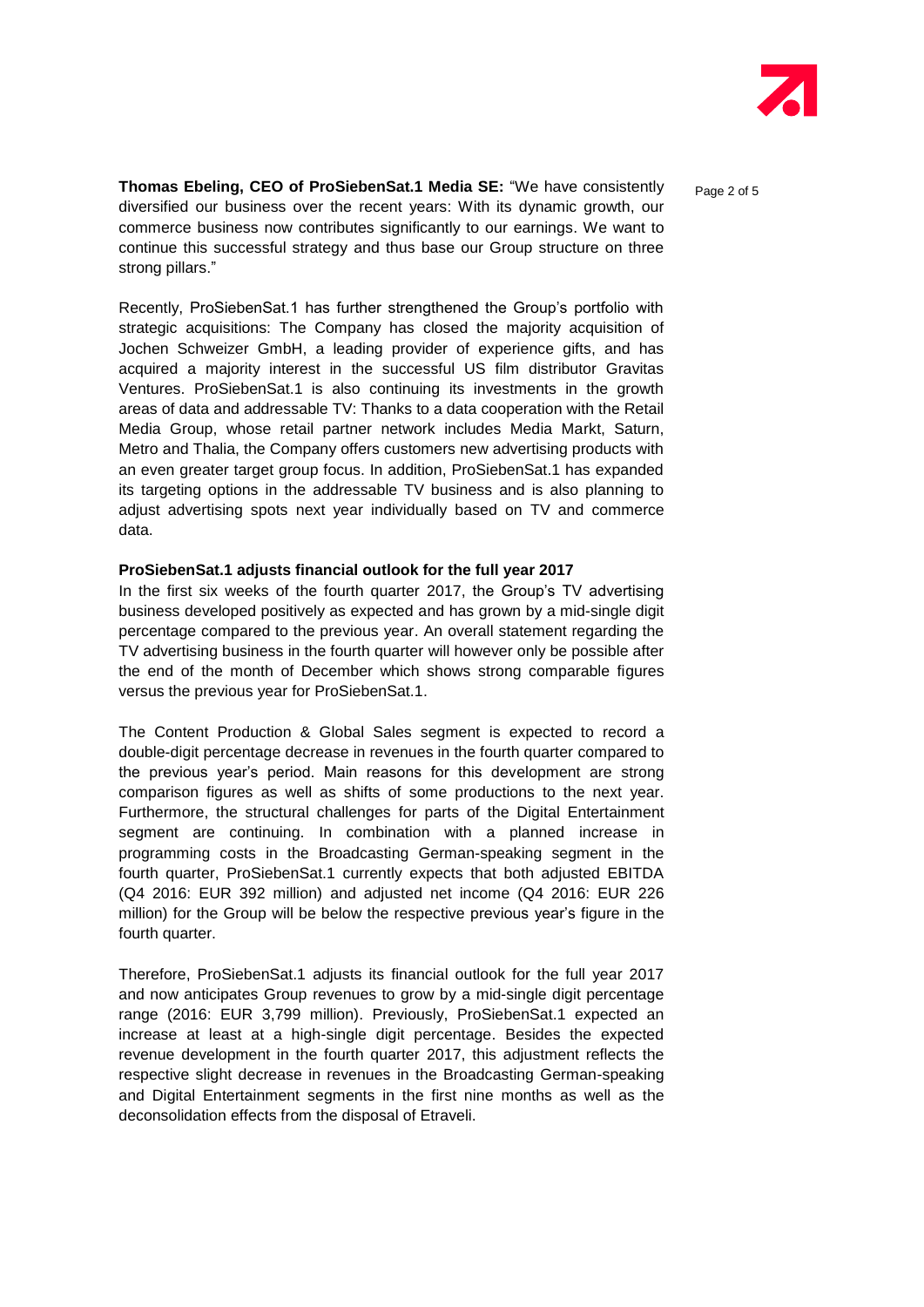

Against the backdrop of the expected earnings development in the fourth  $P_{\text{age 3 of 5}}$ quarter, ProSiebenSat.1 now anticipates for the full year a more moderate earnings improvement than before and expects the Group's adjusted EBITDA (2016: EUR 1,018 million) and adjusted net income (2016: EUR 536 million) to slightly exceed the previous year's level, respectively.

Previously, ProSiebenSat.1 expected both the Group's adjusted EBITDA and adjusted net income for the full year to exceed the previous year's level.

#### **Reporting information**

ProSiebenSat.1 Group also uses non-IFRS figures in the form of adjusted EBITDA and adjusted net income. At the beginning of financial year 2017, ProSiebenSat.1 published a full income statement adjusted for certain influencing factors. These changes take into account the development of reporting practices for non-IFRS figures and more stringent regulatory transparency requirements in this area. Information regarding the composition of the adjusted net income and the adjusted EBITDA can be found on page 73/74 in the Annual Report 2016 which is available on our Group website www.ProSiebenSat1.com.

Other key figures can be found on our Group's website www.ProSiebenSat1.com. From November 9, 2017, 8am, you will also find here the presentation and the quarterly statement for the third quarter and the first nine months of 2017.

| In EUR m                                                                                     | Q3 2017  | Q3 2016 | Change in % | Q1 - Q3 2017 | Q1 - Q3 2016 | Change in % |
|----------------------------------------------------------------------------------------------|----------|---------|-------------|--------------|--------------|-------------|
| Revenues                                                                                     | 883      | 857     | 3%          | 2,755        | 2,545        | 8%          |
| Total costs                                                                                  | $-1,016$ | $-727$  | 40 %        | $-2,584$     | $-2,098$     | 23 %        |
| Operating costs <sup>(1)</sup>                                                               | $-685$   | $-658$  | 4 %         | $-2,108$     | $-1,932$     | 9%          |
| Adjusted EBITDA <sup>(2)</sup>                                                               | 202      | 202     | $0\%$       | 661          | 626          | 6 %         |
| <b>Adjusted EBITDA</b><br>margin (in %)                                                      | 22.9%    | 23.5 %  | $-0.6%$     | 24.0%        | 24.6%        | $-0.6%$     |
| <b>EBITDA</b>                                                                                | 281      | 188     | 49 %        | 702          | 608          | 15 %        |
| Reconciling items<br>(net)                                                                   | 79       | $-13$   |             | 41           | $-18$        |             |
| Operating profit<br>(EBIT)                                                                   | 174      | 137     | 27 %        | 487          | 470          | 4 %         |
| Financial result                                                                             | $-41$    | $-35$   | 19 %        | $-79$        | $-69$        | 14 %        |
| Consolidated net<br>profit from continuing<br>activities after non-<br>controlling interests | 122      | 68      | 80 %        | 304          | 271          | 12 %        |
| Adjusted net<br>income $(3)$                                                                 | 99       | 98      | 1%          | 331          | 311          | 7 %         |
| Basic earnings per<br>share (adjusted; in<br>$EUR)^{(4)}$                                    | 0.43     | 0.46    | $-5\%$      | 1.45         | 1.45         | $0\%$       |
| Free cash flow from<br>continuing<br>activities <sup>(5)</sup>                               | 521      | $-18$   |             | 484          | $-21$        |             |

#### **Key figures of ProSiebenSat.1 Group**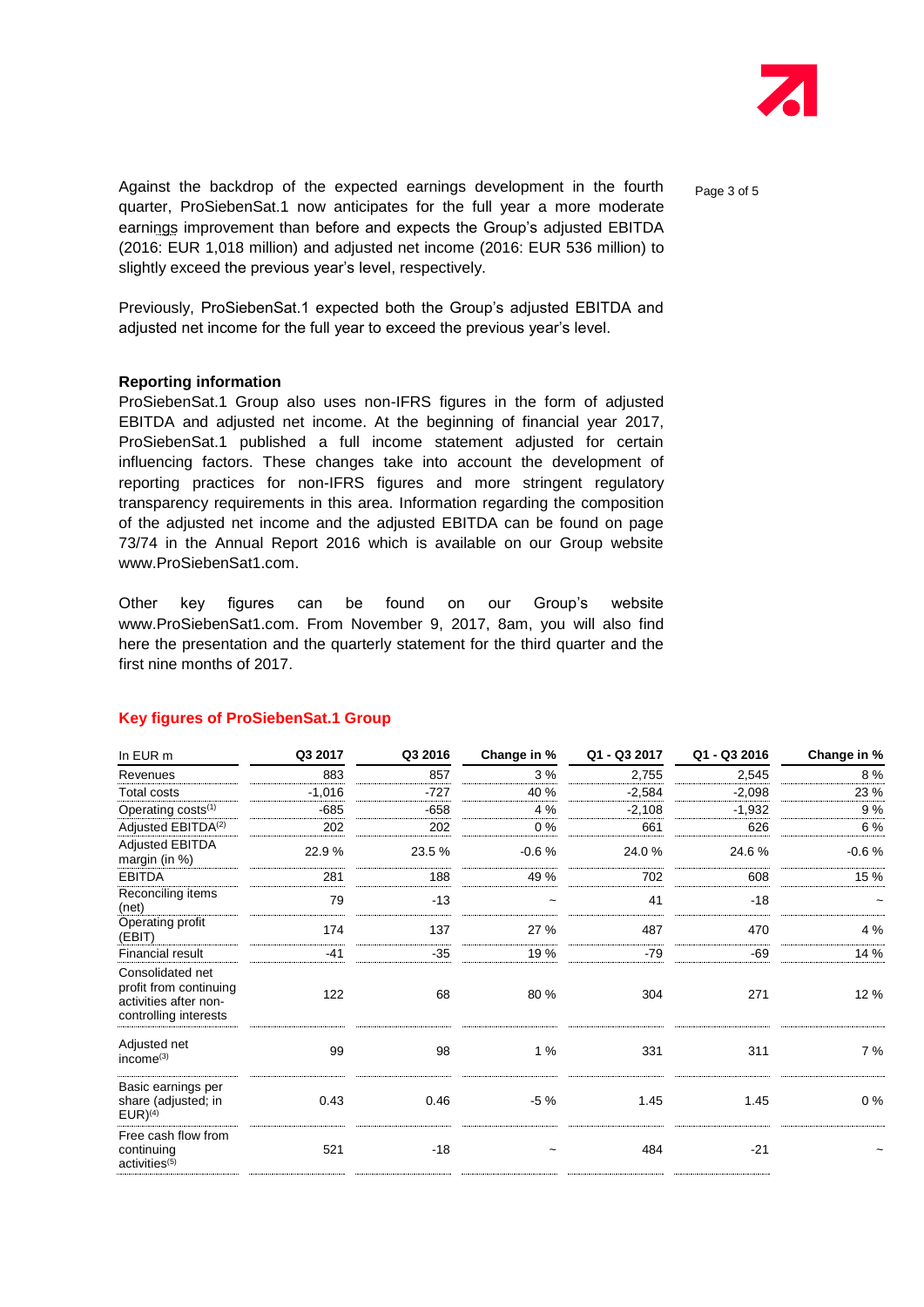

| Free cash flow<br>before M&A from<br>continuing<br>activities <sup>(6)</sup> | 47     | 56     | $-17%$                | 117 | Page 4 of 5<br>151 | $-22%$  |
|------------------------------------------------------------------------------|--------|--------|-----------------------|-----|--------------------|---------|
| Cash flow from<br>operating activities<br>(continuing<br>operations)         | 308    | 326    | -6 %                  | 957 | 1.001              | $-4\%$  |
| Cash flow from<br>operating activities<br>(discontinued<br>operations)       | $-I -$ | $-I -$ | $\tilde{\phantom{a}}$ | -/- | -42                | $-100%$ |

### **Key figures of ProSiebenSat.1 Group**

| In EUR m                  | Sept. 30, 2017 | Dec. 31, 2016 | Sept. 30, 2016 |  |
|---------------------------|----------------|---------------|----------------|--|
|                           | 1.129          | -432          |                |  |
| uity ratio (in %).        | $18.2 \%$      | 21.7%         | 12 9 %         |  |
| Cash and cash equivalents | ∣.320          | 1.271         |                |  |
| Net financial debt $(8)$  | .865           | 1.913         |                |  |
| Leverage ratio( $7)$ (8)  |                |               | ה י            |  |

## **Segment key figures of ProSiebenSat.1 Group**

| In EUR m                                         | Q3 2017 | Q3 2016 | Change in % | Q1 - Q3 2017 | Q1 - Q3 2016 | Change in % |
|--------------------------------------------------|---------|---------|-------------|--------------|--------------|-------------|
| <b>Broadcasting</b><br>German-speaking           |         |         |             |              |              |             |
| Revenues                                         | 488     | 496     | $-2%$       | 1,590        | 1,575        | 1%          |
| External<br>revenues                             | 460     | 472     | $-3%$       | 1,490        | 1,506        | $-1%$       |
| Adjusted EBITDA <sup>(2)</sup>                   | 143     | 147     | $-3%$       | 488          | 479          | 2 %         |
| <b>Digital</b><br><b>Entertainment</b>           |         |         |             |              |              |             |
| Revenues                                         | 103     | 104     | $-1%$       | 320          | 319          | 0%          |
| External<br>revenues                             | 96      | 99      | $-3%$       | 301          | 304          | $-1%$       |
| Adjusted EBITDA <sup>(2)</sup>                   | $-2$    | 4       | $\tilde{}$  | 3            | 19           | $-83%$      |
| <b>Digital Ventures &amp;</b><br><b>Commerce</b> |         |         |             |              |              |             |
| Revenues                                         | 227     | 181     | 26 %        | 687          | 494          | 39 %        |
| External<br>revenues                             | 226     | 181     | 25 %        | 683          | 483          | 42 %        |
| Adjusted EBITDA <sup>(2)</sup>                   | 48      | 40      | 20 %        | 139          | 105          | 32 %        |
| <b>Content Production</b><br>& Global Sales      |         |         |             |              |              |             |
| Revenues                                         | 106     | 111     | $-5%$       | 313          | 284          | 10%         |
| External<br>revenues                             | 93      | 100     | $-6%$       | 261          | 240          | 9%          |
| Adjusted EBITDA <sup>(2)</sup>                   | 14      | 11      | 27 %        | 35           | 27           | 31 %        |

(1) Total costs excl. D&A and expense adjustments. (2) EBITDA before reconciling items (net). (3) Consolidated profit for the period attributable to shareholders of ProSiebenSat.1 Media SE before